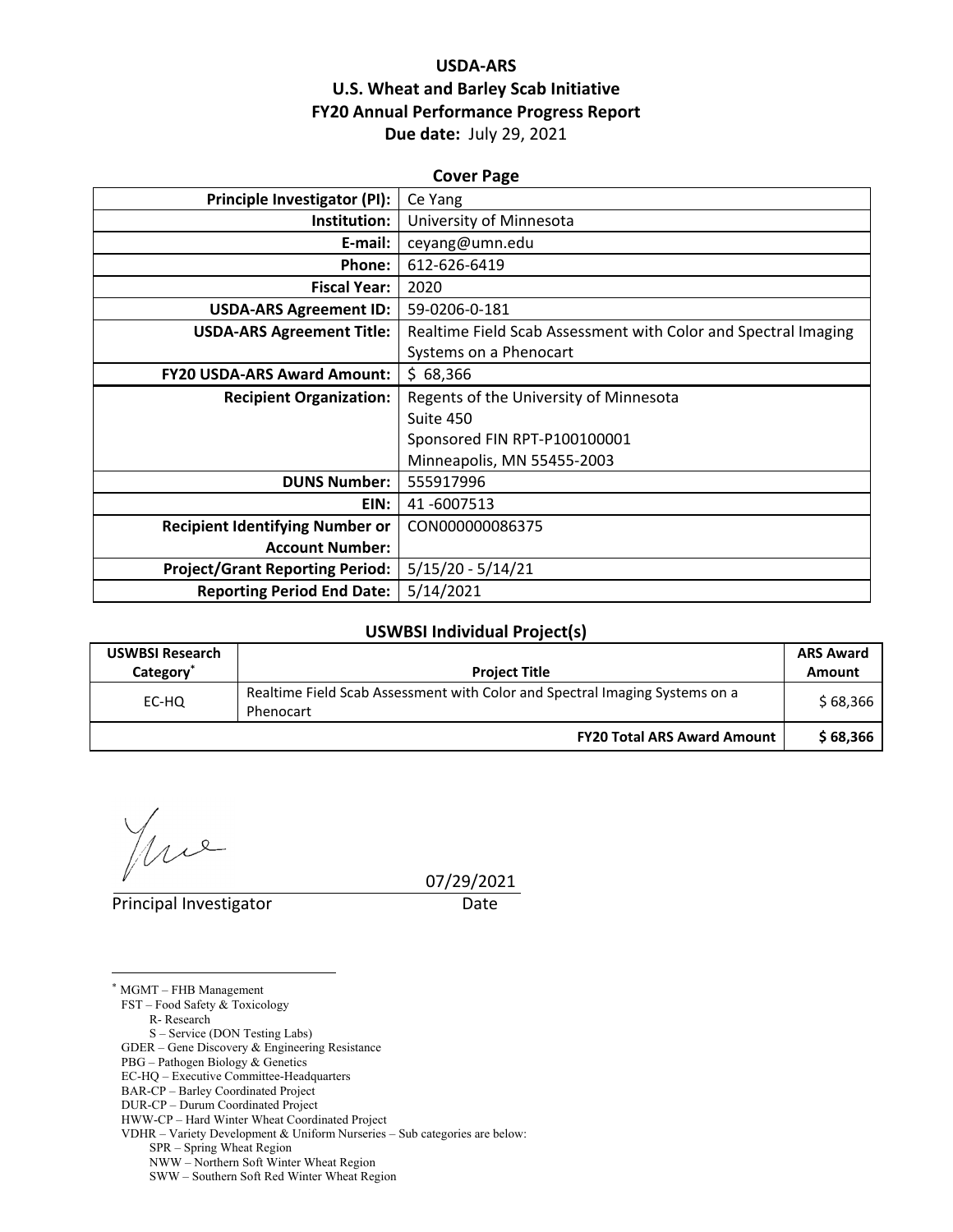# **Project 1:** *Realtime Field Scab Assessment with Color and Spectral Imaging Systems on a Phenocart*

# **1. What are the major goals and objectives of the research project?**

The **overall goal** of this project is to develop a real time high‐throughput phenotyping method on a phenocart for field FHB assessment.

The specific **objectives** are to:

- 1) hasten and streamline image processing procedures to increase phenotyping efficiency;
- 2) enable real time field FHB assessments on the phenocart with on‐board image computing;
- 3) verify deep learning models for more robust performance with crop field trials;
- 4) assess the feasibility of DON content detection in intact harvested wheat and barley seed by spectral imaging in comparison to GC‐MS spectrometry.
- **2. What was accomplished under these goals or objectives?** *(For each major goal/objective, address these three items below.)*

# **a) What were the major activities?**

- 1) Conducted image preprocessing, annotation, deep learning model training and validation for the assessment of FHB severity for wheat in the field.
- 2) Collected lab DON hyperspectral reflectance images (HSI) from wheat seed samples.
- 3) Designed a quadruped ground robot for traveling in the agricultural field by remote control and obtain images from trial plots.

# **b) What were the significant results?**

- 4) Improved an image processing protocol called Wheat‐Net, including the training of deep learning algorithms, for field wheat and barley spike detection using color imagery. A paper was submitted to the Journal of Computer and Electronics in Agriculture and is under review.
- 5) The quadruped ground robot is a low‐cost solution that shows more potential of versatile data collection in uneven field condition. The quadruped is expected to be used in the crop season of 2022.

# **c) List key outcomes or other achievements.**

Paper submitted for review – see 'Publications ‐ Journal.'

**3. Was this research impacted by the COVID‐19 pandemic (i.e. university shutdowns and/or restrictions, reduced or lack of support personnel, etc.)? If yes, please explain how this research was impacted or is continuing to be impacted.**

(Form – PPR20)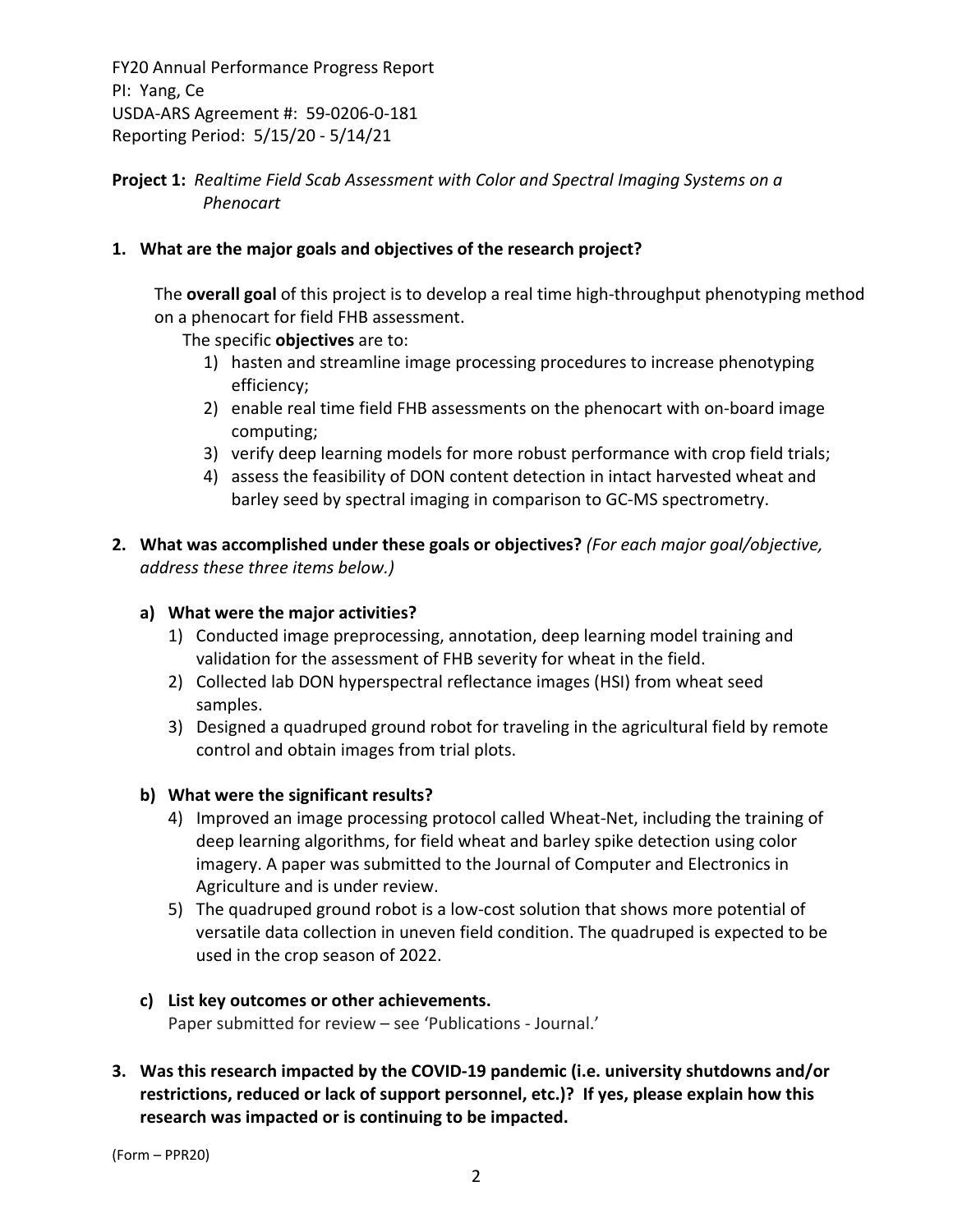> Yes, both field and lab data collection was significantly postpone due to university shutdown as well as labor and resource shortage caused by COVID‐19 pandemic. The pandemic has continuous impact to the ground-truth data collection, which is the key for image processing and detection modeling.

#### **4. What opportunities for training and professional development has the project provided?**

An undergraduate student intern from Lewis Stokes North Star STEM Alliance at the University of Minnesota was hosted in my group to develop the quadruped. He gained a lot of experience with control, circuiting and Python programming. He presented his work in the annual Lewis Stokes North Star STEM Alliance Symposium on 7/30/2021.

#### **5. How have the results been disseminated to communities of interest?**

Findings and achievements have been presented in the 2020 FHB annual forum to the audience by two poster presentations.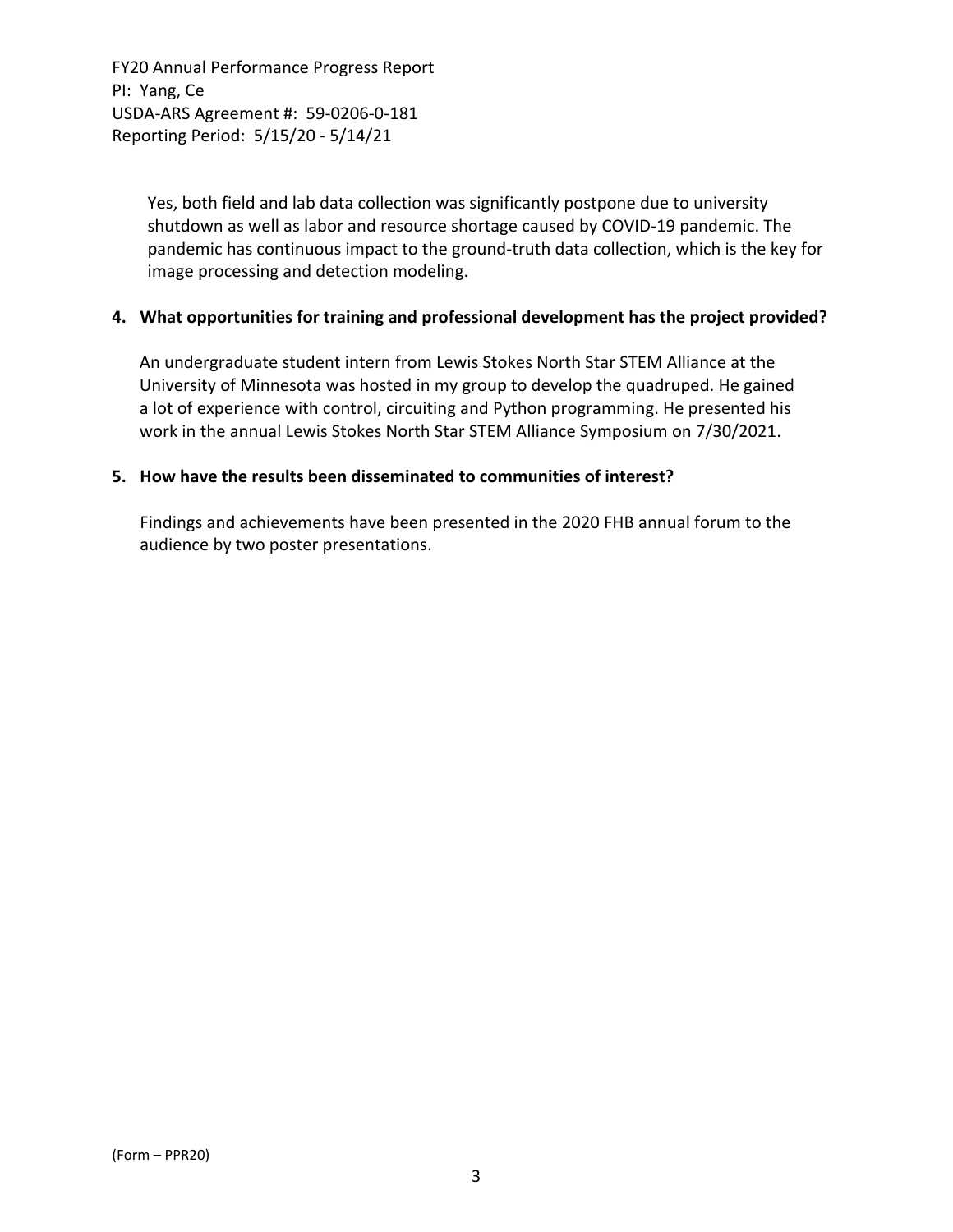# **Training of Next Generation Scientists**

**Instructions:** Please answer the following questions as it pertains to the FY20 award period (5/15/20 ‐ 5/14/21). The term "support" below includes any level of benefit to the student, ranging from full stipend plus tuition to the situation where the student's stipend was paid from other funds, but who learned how to rate scab in a misted nursery paid for by the USWBSI, and anything in between.

**1. Did any graduate students in your research program supported by funding from your USWBSI grant earn their MS degree during the FY20 award period?** ☐Yes ☒No

**If yes, how many?** Click to enter number here.

**2. Did any graduate students in your research program supported by funding from your USWBSI grant earn their Ph.D. degree during the FY20 award period?**

☐Yes ☒No **If yes, how many?** Click to enter number here.

- **3. Have any post docs who worked for you during the FY20 award period and were supported by funding from your USWBSI grant taken faculty positions with universities?** ☒Yes ☐No **If yes, how many?** 1
- **4. Have any post docs who worked for you during the FY20 award period and were supported by funding from your USWBSI grant gone on to take positions with private ag‐ related companies or federal agencies?**

☐Yes ☒No

**If yes, how many?** Click to enter number here.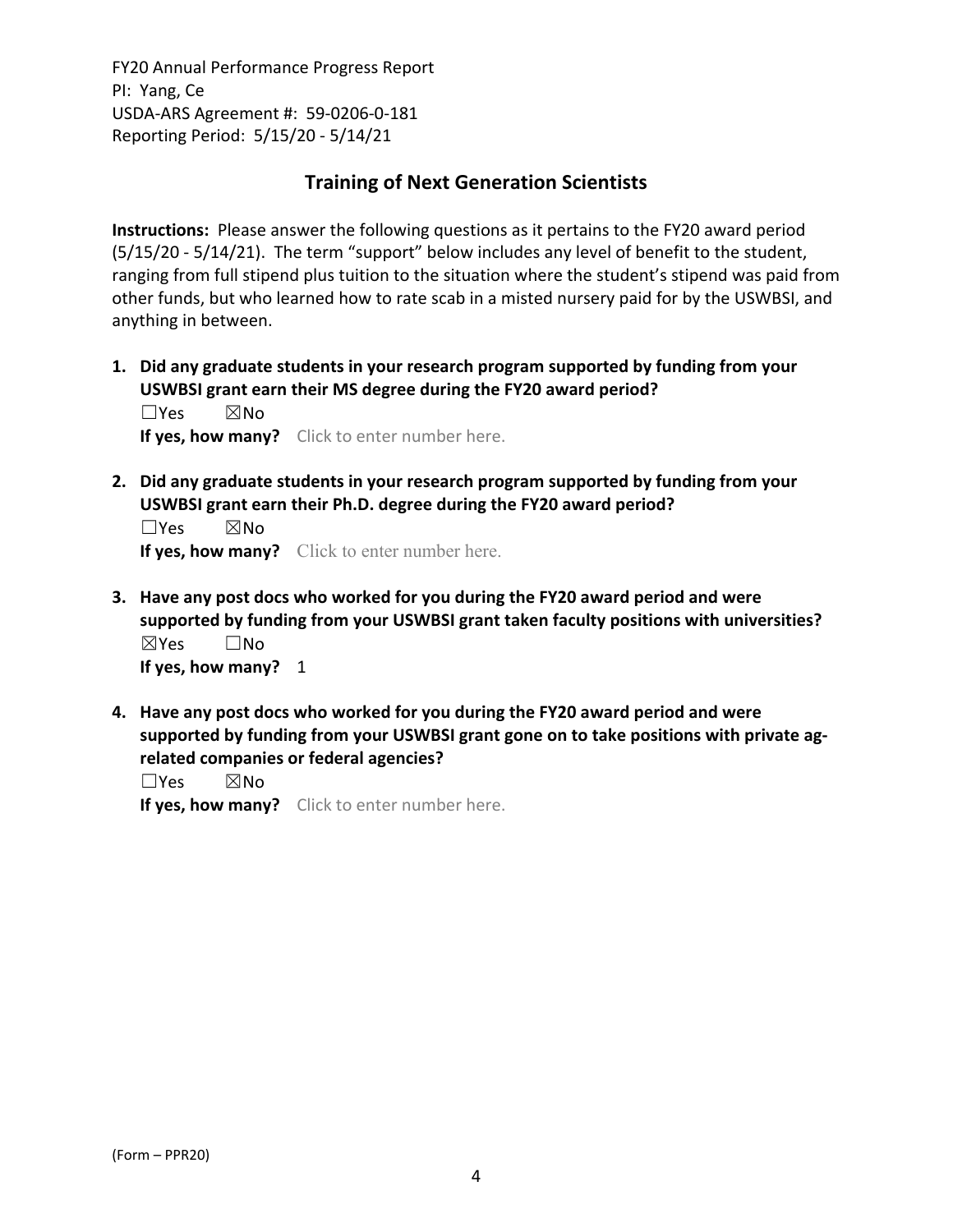# **Release of Germplasm/Cultivars**

**Instructions:** In the table below, list all germplasm and/or cultivars released with full or partial support through the USWBSI during the FY20 award period (5/15/20 - 5/14/21). All columns must be completed for each listed germplasm/cultivar. Use the key below the table for Grain Class abbreviations. 

| <b>Name of Germplasm/Cultivar</b> | <b>Grain Class</b>    | <b>FHB Resistance</b>                                  | <b>FHB</b><br>Rating<br>$(0-9)$ | Year<br><b>Released</b> |
|-----------------------------------|-----------------------|--------------------------------------------------------|---------------------------------|-------------------------|
| N/A                               | Select Grain<br>Class | Select what represents<br>your most resistant<br>check | Enter as<br>text 0-9<br>rating  | Select Year             |
| Click here to enter text.         | Select Grain<br>Class | Select what represents<br>your most resistant<br>check | Enter as<br>text 0-9<br>rating  | Select Year             |
| Click here to enter text.         | Select Grain<br>Class | Select what represents<br>your most resistant<br>check | Enter as<br>text 0-9<br>rating  | Select Year             |
| Click here to enter text.         | Select Grain<br>Class | Select what represents<br>your most resistant<br>check | Enter as<br>text 0-9<br>rating  | Select Year             |
| Click here to enter text.         | Select Grain<br>Class | Select what represents<br>your most resistant<br>check | Enter as<br>text 0-9<br>rating  | Select Year             |
| Click here to enter text.         | Select Grain<br>Class | Select what represents<br>your most resistant<br>check | Enter as<br>text 0-9<br>rating  | Select Year             |
| Click here to enter text.         | Select Grain<br>Class | Select what represents<br>your most resistant<br>check | Enter as<br>text 0-9<br>rating  | Select Year             |
| Click here to enter text.         | Select Grain<br>Class | Select what represents<br>your most resistant<br>check | Enter as<br>text 0-9<br>rating  | Select Year             |
| Click here to enter text.         | Select Grain<br>Class | Select what represents<br>your most resistant<br>check | Enter as<br>text 0-9<br>rating  | Select Year             |
| Click here to enter text.         | Select Grain<br>Class | Select what represents<br>your most resistant<br>check | Enter as<br>text 0-9<br>rating  | Select Year             |
| Click here to enter text.         | Select Grain<br>Class | Select what represents<br>your most resistant<br>check | Enter as<br>text 0-9<br>rating  | Select Year             |
| Click here to enter text.         | Select Grain<br>Class | Select what represents<br>your most resistant<br>check | Enter as<br>text 0-9<br>rating  | Select Year             |
| Click here to enter text.         | Select Grain<br>Class | Select what represents<br>your most resistant<br>check | Enter as<br>text 0-9<br>rating  | Select Year             |
| Click here to enter text.         | Select Grain<br>Class | Select what represents<br>your most resistant<br>check | Enter as<br>text 0-9<br>rating  | Select Year             |

NOTE: Leave blank if you have nothing to report or if your grant did NOT include any VDHR-related projects.

**NOTE:** List the associated release notice or publication under the appropriate sub-section in the 'Publications' section of the FPR.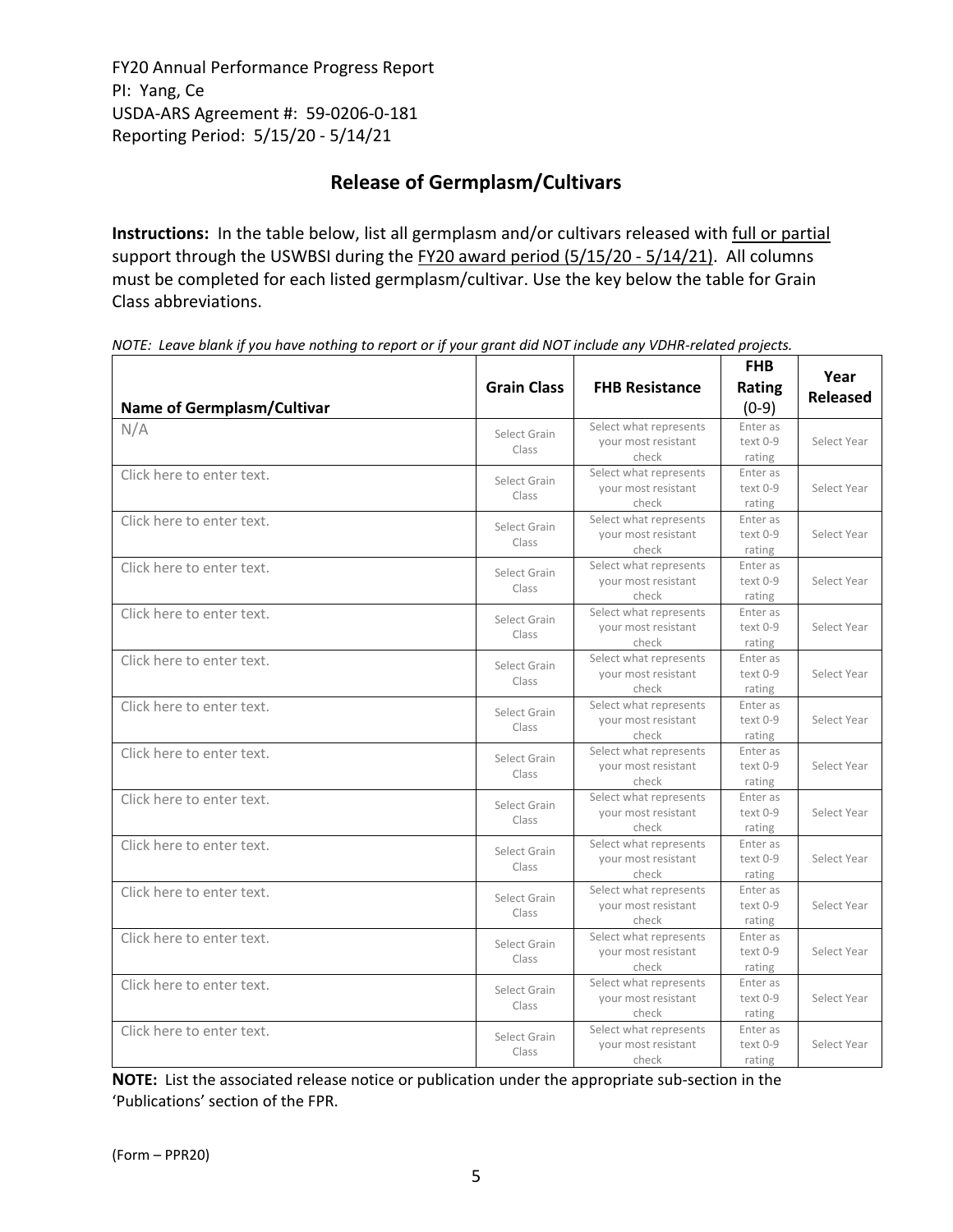# **Publications, Conference Papers, and Presentations**

**Instructions:** Refer to the PR\_Instructions for detailed more instructions for listing publications/presentations about your work that resulted from all of the projects included in the FY20 grant award. Only citations for publications published (submitted or accepted) or presentations presented during the **award period (5/15/20 ‐ 5/14/21**) should be included. If you did not publish/submit or present anything, state 'Nothing to Report' directly above the Journal publications section.

NOTE: Directly below each citation, you **must** indicate the Status (i.e. published, submitted, etc.) and whether acknowledgement of Federal support was indicated in the publication/ presentation. See example below for a poster presentation with an abstract:

Winn, Z.J., Acharya, R., Lyerly, J., Brown‐Guedira, G., Cowger, C., Griffey, C., Fitzgerald, J., Mason R.E., and Murphy, J.P. (2020, Dec 7‐11). Mapping of Fusarium Head Blight Resistance in NC13‐20076 Soft Red Winter Wheat (p. 12). In: Canty, S., Hoffstetter, A. and Dill‐Macky, R. (Eds.), *Proceedings of the 2020 National Fusarium Head Blight Forum*. https://scabusa.org/pdfs/NFHBF20\_Proceedings.pdf. Status: Abstract Published and Poster Presented Acknowledgement of Federal Support: YES (Abstract and Poster)

# **Journal publications.**

Zhang, J., Min, A., Steffenson, B.., Su, W., Hirsch, C.D., Anderson, J., Wei, J., & Yang, C. 2021. Wheat‐Net: An Automatic Dense Wheat Spike Segmentation Method Based on An Optimized Hybrid Task Cascade Model. Submitted to the *Journal of Computer and Electronics in Agriculture.* Status: Submitted for review.

Acknowledgement of Federal Support: YES.

# **Books or other non‐periodical, one‐time publications.**

Nothing to report.

# **Other publications, conference papers and presentations**.

Su, W.‐H., Yang, C., Dong, Y., Johnson, R., Page, R., Szinyei, T., Hirsch, C.D., & Steffenson, B.J. (2020, Dec. 7‐11). Non‐destructive Detection of Deoxynivalenol in Barley Kernels Using Hyperspectral Imaging and Machine Learning (p. 51). In: Canty, S., Hoffstetter, A. and Dill‐Macky, R. (Eds.), *Proceedings of the 2020 National Fusarium Head Blight Forum. https://scabusa.org/pdfs/NFHBF20\_Proceedings.pdf*.

Status: Poster presented. Acknowledgement of Federal Support: YES.

(Form – PPR20)